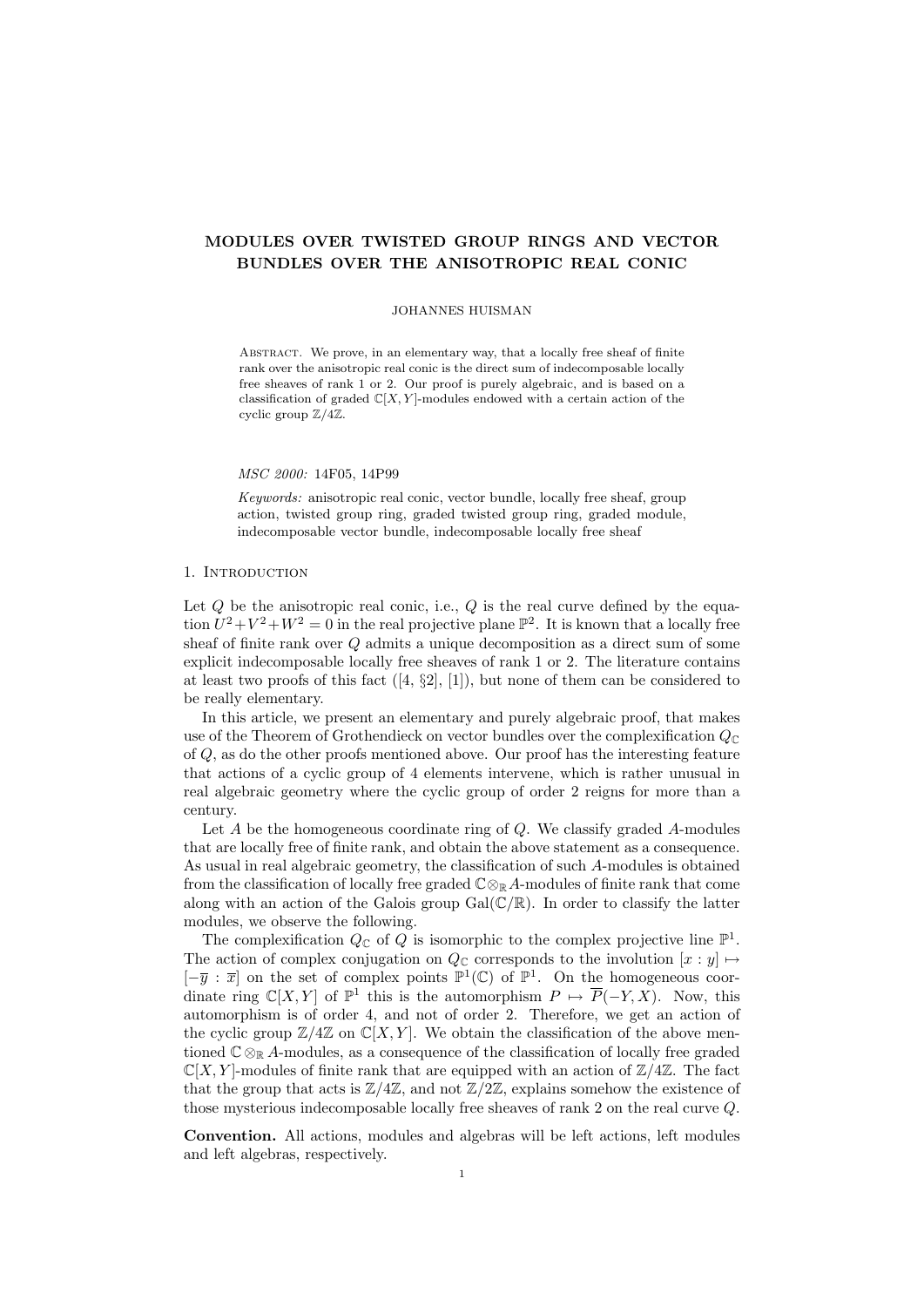#### 2. MODULES OVER THE TWISTED GROUP RING  $\mathbb{C}(\mathbb{Z}/4\mathbb{Z})$

Let G be a cyclic group of order 4, and let  $\sigma$  be a generator. Define an action of G on the R-algebra C of complex numbers by letting  $\sigma \alpha$  be the complex conjugate  $\overline{\alpha}$ of  $\alpha$ , for all  $\alpha \in \mathbb{C}$ . Note that the action of G on  $\mathbb{C}$  is not faithful.

We will study complex vector spaces  $M$  that are endowed with an  $\mathbb{R}$ -linear action of G such that  $\sigma(\alpha x) = (\sigma \alpha)(\sigma x)$ , for all  $\alpha \in \mathbb{C}$  and for all  $x \in M$ . Equivalently, we will study modules over the twisted group ring  $\mathbb{C}(G)$ .

Recall that the twisted group ring  $\mathbb{C}(G)$  of  $\mathbb{C}$  is the C-vector space with basis the set G. There is a unique C-algebra structure on  $\mathbb{C}(G)$  if one defines the product on  $\mathbb{C}(G)$  by  $\sigma^i \cdot \sigma^j = \sigma^{i+j}$  and  $\sigma \cdot \alpha = (\sigma \alpha) \cdot \sigma$ , for all  $i, j \in \{0, 1, 2, 3\}$  and  $\alpha \in \mathbb{C}$ . It is clear that a complex vector space, which is endowed with a G action as above, is naturally a  $\mathbb{C}(G)$ -module, and conversely. Also, a morphism between two such vector spaces corresponds to a morphism of  $\mathbb{C}(G)$ -modules, and conversely.

The action of G on  $\mathbb C$  defines the structure of a  $\mathbb C(G)$ -module on  $\mathbb C$ . When we speak of  $\mathbb C$  as a  $\mathbb C(G)$  module, we mean that particular structure of a  $\mathbb C(G)$ -module. A less trivial example of a  $\mathbb{C}(G)$ -module is the  $\mathbb{C}(G)$ -module induced by the action of G on  $\mathbb{C}^2$  defined by  $\sigma(x,y) = (-\overline{y}, \overline{x})$ . We denote that particular  $\mathbb{C}(G)$ -module by  $V$ .

Let M be a  $\mathbb{C}(G)$ -module. Define  $f: M \to M$  by  $f(x) = \sigma^2 x$  for all  $x \in M$ . It is easy to see that f is a C-linear endomorphism of M with the property that  $f^2 = id$ . We denote by  $M_1$  and  $M_{-1}$  the eigenspaces of f for the eigenvalues 1 and  $-1$ , respectively. Since f commutes with the action of  $\sigma$  on M, the sub-vector spaces  $M_1$  and  $M_{-1}$  of M are, in fact, sub- $\mathbb{C}(G)$ -modules of M. Therefore, every  $\mathbb{C}(G)$ module M decomposes as a direct sum of its  $\mathbb{C}(G)$ -submodules  $M_1$  and  $M_{-1}$ .

Let M be a  $\mathbb{C}(G)$ -module. The sub- $\mathbb{C}(G)$ -modules  $M_1$  and  $M_{-1}$  are natural. Indeed, if  $q: M \to N$  is a morphism of  $\mathbb{C}(G)$ -modules, then q commutes with the action of  $\sigma^2$  on M and N, and therefore,  $g(M_1) \subseteq N_1$  and  $g(M_{-1}) \subseteq N_{-1}$ .

**Proposition 1.** Let M be a  $\mathbb{C}(G)$ -module of finite type. Then there are natural integers  $m, n$  such that  $M_1$  is isomorphic to the  $\mathbb{C}(G)$ -module  $\mathbb{C}^m$ , and  $M_{-1}$  is isomorphic to the  $\mathbb{C}(G)$ -module  $V^n$ . In particular, M is isomorphic to the  $\mathbb{C}(G)$ module  $\mathbb{C}^m \oplus V^n$ . Moreover, the integers m and n are uniquely determined by M.

*Proof.* Let us first prove uniqueness of m and n. Suppose that M is isomorphic to  $\mathbb{C}^m \oplus V^n$ , for some natural integers m and n. Then, by naturality,  $(\mathbb{C}^m \oplus V^n)_1$  is isomorphic to  $M_1$ . But,  $(\mathbb{C}^m \oplus V^n)_1 = \mathbb{C}^m$ . Therefore, m is the complex dimension of  $M_1$ , and is, indeed, uniquely determined by  $M$ . Similarly,  $2n$  is equal to the complex dimension of  $M_{-1}$ , and is also uniquely determined by M. This proves uniqueness.

Next, we prove existence of the natural integers  $m$  and  $n$ . It suffices to prove that there are natural integers m and n such that  $M_1 \cong \mathbb{C}^m$  and  $M_{-1} \cong V^n$ .

Let g be the R-linear endomorphism of M defined by  $g(m) = \sigma m$ , for all  $m \in M$ . Since g commutes with the endomorphism f defined above, one has  $g(M_1) \subseteq M_1$ and  $g(M_{-1}) \subseteq M_{-1}$ . Since  $g^2 = f$  and since the restriction of f to  $M_1$  is the identity,  $M_1$  is the direct sum of the real eigenspaces  $M_{1,1}$  and  $M_{1,-1}$  of the restriction of g to  $M_1$ . Since  $iM_{1,1} = M_{1,-1}$ , the complexification  $\mathbb{C} \otimes_{\mathbb{R}} M_{1,1}$  of  $M_{1,1}$  is  $\mathbb{C}$ -linearly isomorphic to  $M_1$ . Even more is true, the complexification of  $M_{1,1}$  is a  $\mathbb{C}(G)$ -module in a natural way, and the C-linear isomorphism is, in fact,  $\mathbb{C}(G)$ -linear. Since M is of finite type as a  $\mathbb{C}(G)$ -module, M is finite dimensional as a complex vector space. It follows that  $M_{1,1}$  is finite-dimensional as a real vector space. Hence, there is a natural integer m such that  $M_{1,1}$  is isomorphic to  $\mathbb{R}^m$  as real vector spaces. Then,  $\mathbb{C}^m$  is  $\mathbb{C}(G)$ -linearly isomorphic to  $\mathbb{C} \otimes M_{1,1}$ . It follows that  $M_1$  is isomorphic to  $\mathbb{C}^m$ , as a  $\mathbb{C}(G)$ -module.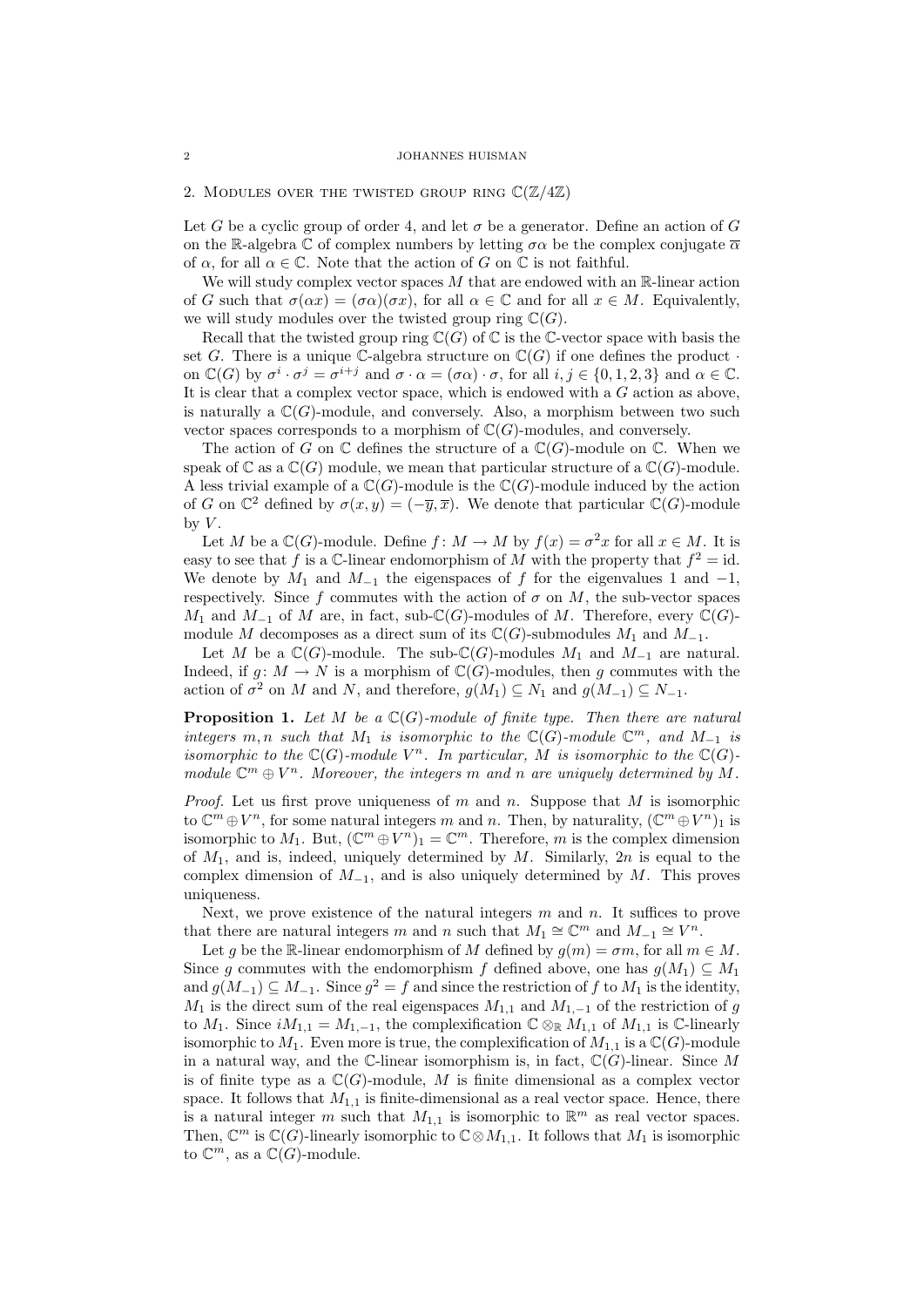Finally, we show that  $M_{-1}$  is isomorphic to  $V^n$ , for some natural integer n. Since  $g^2 = f$  and since the restriction of f to  $M_{-1}$  is  $-i$ d, the finite-dimensional vector space  $M_{-1}$  is easily seen to possess a basis  $x_1, \ldots, x_{2n}$ , for some natural integer n, that has the property that  $g(x_{2i-1}) = x_{2i}$  and  $g(x_{2i}) = -x_{2i-1}$ , for  $i =$  $1, \ldots, n$ . It follows that  $M_{-1}$  is  $\mathbb{C}(G)$ -linearly isomorphic to  $V^n$ .  $n$ .

**Proposition 2.** Let  $0 \longrightarrow L \stackrel{\varphi}{\longrightarrow} M \stackrel{\psi}{\longrightarrow} N \longrightarrow 0$  be a short exact sequence of  $\mathbb{C}(G)$ -modules of finite type. Then this sequence is split.

*Proof.* By naturality, one has two induced short exact sequences of  $\mathbb{C}(G)$ -modules of finite type

$$
0 \longrightarrow L_1 \xrightarrow{\varphi_1} M_1 \xrightarrow{\psi_1} N_1 \longrightarrow 0
$$

and

$$
0 \longrightarrow L_{-1} \xrightarrow{\varphi_{-1}} M_{-1} \xrightarrow{\psi_{-1}} N_{-1} \longrightarrow 0
$$

It suffices to prove that they are both split. For the first exact sequence, this is trivial since it is isomorphic to the complexification of the short exact sequence of real vector spaces

$$
0 \longrightarrow L_{1,1} \xrightarrow{\varphi_{1,1}} M_{1,1} \xrightarrow{\psi_{1,1}} N_{1,1} \longrightarrow 0
$$

with notation as in the proof of Proposition 1. For the second exact sequence, observe that, by Proposition 1, there is a complex basis  $x_1, \ldots, x_{2n}$  of  $N_{-1}$  such that  $\sigma x_{2i-1} = x_{2i}$  and  $\sigma x_{2i} = -x_{2i-1}$ , for  $i = 1, ..., n$ . Choose  $y_1, y_3, ..., y_{2n-1} \in$  $M_{-1}$  such that  $\psi_{-1}(y_{2i-1}) = x_{2i-1}$ , for  $i = 1, ..., n$ . Put  $y_{2i} = \sigma y_{2i-1}$ , for all  $i =$ 1,..., *n*. Since  $\psi_{-1}$  is  $\mathbb{C}(G)$ -linear, one has  $\psi_{-1}(y_i) = x_i$ , for all i. The complex subvector space K of  $M_{-1}$  generated by  $y_1, \ldots, y_{2n}$  is a sub- $\mathbb{C}(G)$ -module of  $M_{-1}$ , and the restriction of  $\psi_{-1}$  to K is a  $\mathbb{C}(G)$ -linear isomorphism onto  $N_{-1}$ . It follows that the second exact sequence is also split.  $\Box$ 

### 3. MODULES OVER THE GRADED TWISTED GROUP RING  $\mathbb{C}[X, Y](\mathbb{Z}/4\mathbb{Z})$

Let  $B = \mathbb{C}[X, Y]$  be the graded C-algebra of polynomials in X, Y with coefficients in C. If P is a complex polynomial,  $\overline{P}$  denotes the complex conjugate polynomial. We define a left action of  $G$  on the graded  $\mathbb{R}$ -algebra  $B$  by

$$
P^{\sigma} = \overline{P}(-Y, X)
$$

for all  $P \in B$ . Let  $B(G)$  be the twisted group ring, i.e.,  $B(G)$  is the free B-module on the set G. It is a B-algebra, and one has  $\sigma^i \cdot \sigma^j = \sigma^{i+j}$  and  $\sigma \cdot P = P^{\sigma} \cdot \sigma^j$ in  $B(G)$ , for all  $i, j \in \{0, 1, 2, 3\}$  and  $P \in B$ . The B-algebra  $B(G)$  is naturally graded. The twisted group ring  $B(G)$  contains  $\mathbb{C}(G)$  as a subring.

Let M be a graded  $B(G)$ -module. If d is an integer,  $M_d$  denotes the complex subvector space of M of all homogeneous elements of M of degree d. It is clear that  $M_d$  is a  $\mathbb{C}(G)$ -module. For example, B itself is a graded  $B(G)$ -module, and  $B_d$  is the  $\mathbb{C}(G)$ -module of all homogeneous polynomials in  $\mathbb{C}[X, Y]$  of degree d.

If M is a graded  $B(G)$ -module and n is a natural integer, then  $M[n]$  denotes the twisted graded  $B(G)$ -module defined by  $M[n]_i = M_{n+i}$  for all  $i \in \mathbb{Z}$ . In the sequel, the twisted  $B(G)$ -modules  $B[n]$  will play an important rôle.

Let M be a  $\mathbb{C}(G)$ -module. The B-module  $B \otimes_{\mathbb{C}} M$  becomes a  $B(G)$ -module if one defines the action of G on  $B \otimes_{\mathbb{C}} M$  by  $\sigma(P \otimes m) = P^{\sigma} \otimes (\sigma m)$ . This  $B(G)$ -module is naturally graded. One has  $(B \otimes_{\mathbb{C}} M)[n] = B[n] \otimes_{\mathbb{C}} M$ , for all integers n.

We need to recall some facts from algebraic geometry (see [3] for details). Let  $\mathbb{P}^1$ be the complex projective line Proj(B), and let O be the structure sheaf on  $\mathbb{P}^1$ .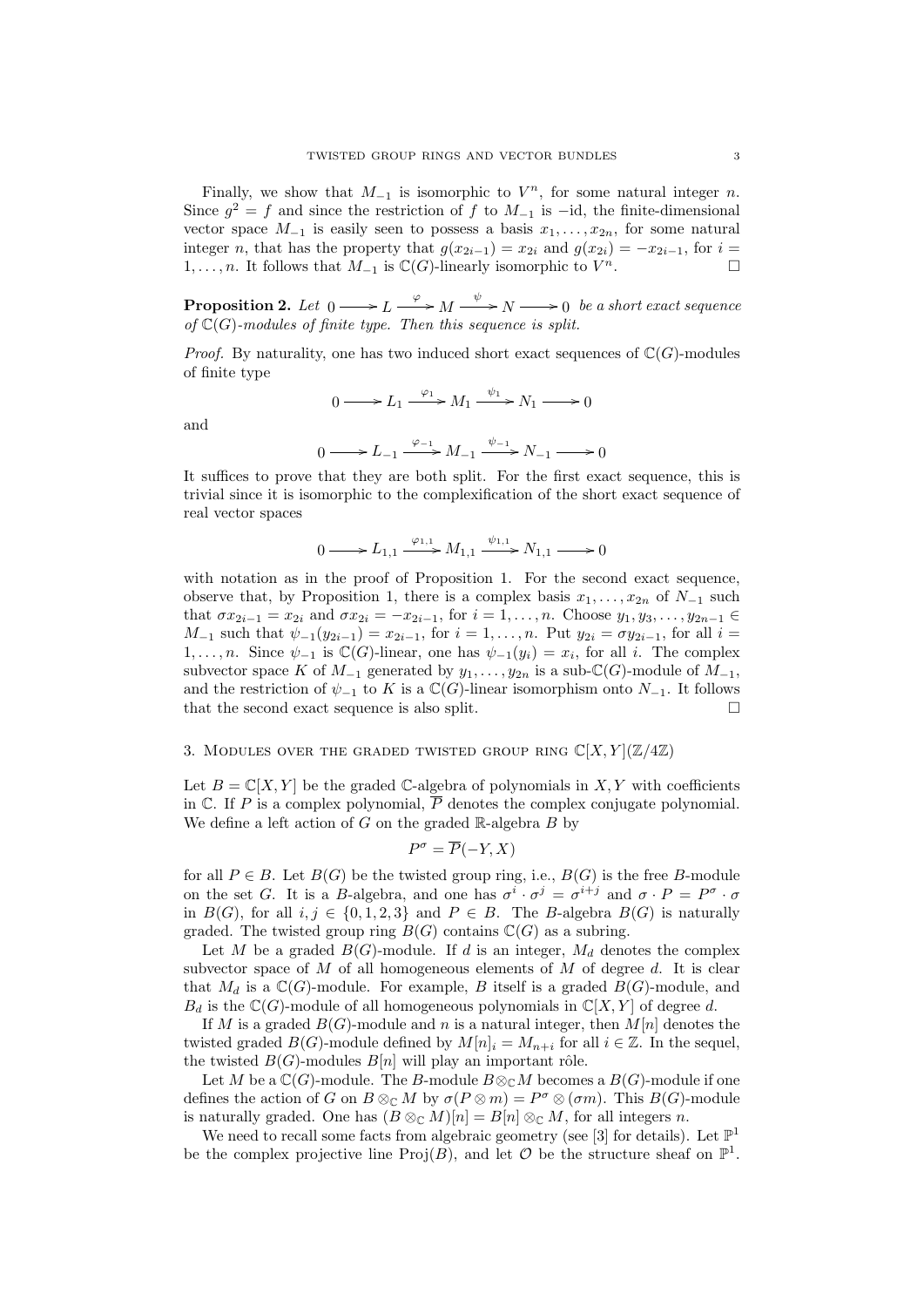If  $M$  is a graded  $B$ -module, then one has an associated quasi-coherent sheaf  $\tilde{M}$ of O-modules over  $\mathbb{P}^1$ . Conversely, if  $\mathcal E$  is a quasi-coherent sheaf of O-modules on  $\mathbb{P}^1$ , then

$$
\Gamma_{\star}(\mathcal{E}) = \bigoplus_{d \in \mathbb{Z}} H^0(\mathbb{P}^1, \mathcal{O}(d) \otimes_{\mathcal{O}} \mathcal{E}).
$$

is a graded B-module. One has a natural isomorphism between the sheaves  $\Gamma_\star(\mathcal{E})$ and  $\mathcal{E}$  [3, Prop II.5.15]. The natural morphism of graded B-algebras from M into  $\Gamma_{\star}(M)$  is not necessarily an isomorphism.

Let  $\overline{M}$  be a graded  $B$ -module. we will say that  $\overline{M}$  is locally free of finite rank if there is a locally free sheaf  $\mathcal E$  of  $\mathcal O$ -modules of finite rank on  $\mathbb P^1$  such that M is isomorphic to  $\Gamma_{\star}(\mathcal{E})$ . It follows from what has been said above that, if M is a locally free graded B-module of finite rank, then  $\tilde{M}$  is a locally free sheaf of finite rank over  $\mathbb{P}^1$ . For such a module M, the natural morphism from M into  $\Gamma_{\star}(\widetilde{M})$  is an isomorphism. Therefore, the functor  $M \mapsto \widetilde{M}$  is an equivalence from the category of locally free graded B-modules of finite rank, onto the category of locally free sheaves of finite rank over  $\mathbb{P}^1$ . The inverse functor is the functor  $\mathcal{E} \mapsto \Gamma_\star(\mathcal{E})$ .

Let  $\mathcal E$  be a locally free sheaf of  $\mathcal O$ -modules of finite rank over  $\mathbb P^1$ . A Theorem of Grothendieck states that there are integers  $d_1, \ldots, d_n$  such that  $\mathcal E$  is isomorphic to the direct sum of the invertible sheaves  $\mathcal{O}(d_i)$  on  $\mathbb{P}^1$  [2]. Moreover, the integers  $d_1, \ldots, d_n$  are uniquely determined by  $\mathcal{E}$ , up to permutation. In particular, the graded B-module  $\Gamma_{\star}(\mathcal{E})$  is isomorphic to the direct sum of the graded B-modules  $B[d_i].$ 

By the Theorem of Grothendieck, a graded  $B$ -module  $M$  is locally free of finite rank if and only if there are integers  $d_1, \ldots, d_n$  such that M is isomorphic to the direct sum of the graded B-modules  $B[d_i]$ . Moreover, the integers  $d_1, \ldots, d_n$  are uniquely determined by  $M$ , up to permutation.

Let  $M$  be a graded  $B$ -module that is locally free of finite rank. We will say that M is gradually pure if all the integers  $d_i$  above are equal. Equivalently, M is gradually pure if M is isomorphic to the graded B-module  $B[d]^n$ , for some  $n \in \mathbb{N}$ and some  $d \in \mathbb{Z}$ . In that case, d is called the *degree* of the gradually pure Bmodule  $M$ . The theorem of Grothendieck above states that  $M$  decomposes, in a unique way, as a direct sum of gradually pure locally free graded B-modules of finite rank and of distinct degrees.

**Proposition 3.** Let M be a graded  $B(G)$ -module which is locally free of finite rank as a graded B-module. Then there are integers  $a_1, \ldots, a_m$  and  $b_1, \ldots, b_n$  such that

$$
M \cong \left(\bigoplus_{i=1}^m B[a_i]\right) \oplus \left(\bigoplus_{i=1}^n (B[b_i] \otimes_{\mathbb{C}} V)\right),
$$

where V is the  $\mathbb{C}(G)$ -module defined above. The integers  $a_1, \ldots, a_m$  and  $b_1, \ldots, b_n$ are uniquely determined by M, up to permutation.

Proof. We start be showing that M admits a decomposition as a direct sum of graded sub- $B(G)$ -modules  $K_i$ , for  $i = 1, ..., n$ , such that each  $K_i$  is locally free of finite rank as a graded B-module and gradually pure. We may assume that  $M \neq$  ${0}.$  In order to construct  $K_1$ , let  $d_1$  be the smallest integer such that  $M_{d_1} \neq {0}.$ Such an integer exists since  $M$  is locally free of finite rank as a graded  $B$ -module. The complex subvector space  $M_{d_1}$  of M is, in fact, a sub-C(G)-module of M. Let  $K_1$ be the sub-B-module of M generated by  $M_{d_1}$ . It is clear that  $K_1$  is a graded sub- $B(G)$ -module of M. It follows from the Theorem of Grothendieck above that  $K_1$  is a gradually pure locally free graded B-module of finite rank. Moreover,  $K_1 \neq \{0\}$ .

If  $K_1 = M$  we are done. If not, then there is a smallest integer  $d_2$  such that  $(K_1)_{d_2} \neq M_{d_2}$ . Of course  $M_{d_2}$  is a sub-C(G)-module of M, and contains  $(K_1)_{d_2}$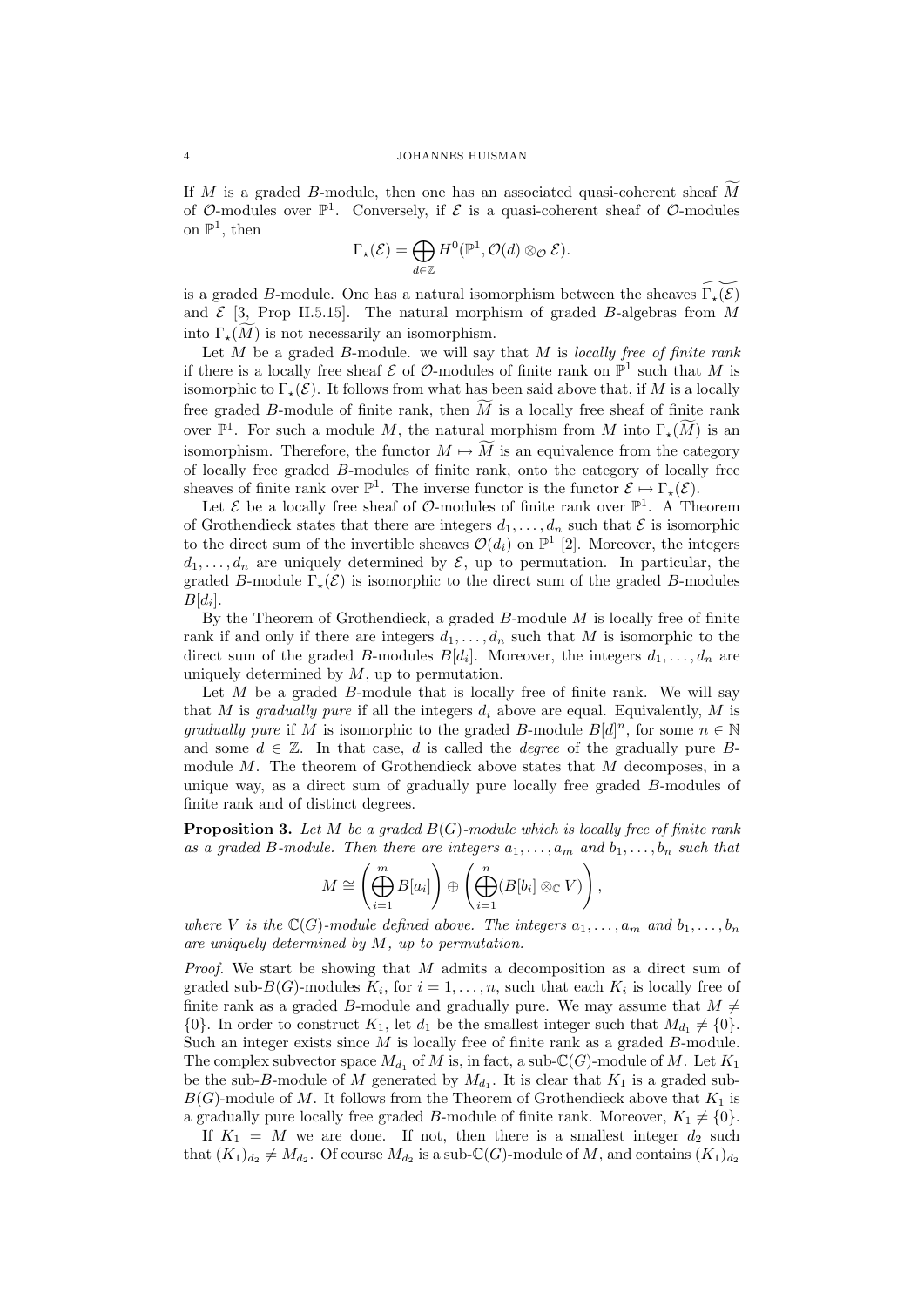as a sub- $\mathbb{C}(G)$ -module. By Proposition 2, there is a sub- $\mathbb{C}(G)$ -module  $(K_2)_{d_2}$  of  $M_{d_2}$ that is a direct summand of  $(K_1)_{d_2}$ . Let  $K_2$  be the graded sub-B-module of M generated by  $(K_2)_{d_2}$ . Then,  $K_2$  is a sub- $B(G)$ -module of M, and, by the Theorem of Grothendieck,  $K_2$  is a gradually pure locally free graded  $B$ -module of finite rank. Moreover,  $K_1 \cap K_2 = \{0\}.$ 

We iterate and obtain, by induction, a sequence  $K_1, \ldots, K_n$  of graded sub- $B(G)$ modules of  $M$ , such that each  $K_i$  is a gradually pure locally free graded  $B$ -module of finite rank with  $(K_1 + \cdots + K_{i-1}) \cap K_i = \{0\}$ . Moreover, the degrees of the gradually pure submodules  $K_i$  are distinct. In particular, we have a direct sum decomposition

$$
M = \bigoplus_{i=1}^{n} K_i
$$

of M as a  $B(G)$ -module.

It suffices, therefore, to prove the statement in case  $M$  is gradually pure, and for such modules it suffices to treat the case of gradually pure modules of degree 0. Let M be a gradually pure locally free graded  $B(G)$ -module of finite rank of degree 0. By the Theorem of Grothendieck,  $M_0$  is a  $\mathbb{C}(G)$ -module of finite type. By Proposition 1,  $M_0$  is isomorphic to  $\mathbb{C}^m \oplus V^n$ . Since M is  $B(G)$ -isomorphic to  $B\otimes_{\mathbb C} M_0$ , it follows that M is isomorphic to  $B\otimes (\mathbb C^m\oplus V^n)\cong B^m\oplus (B^n\otimes_{\mathbb C} V)$ , as graded  $B(G)$ -modules.

## 4. Vector bundles over the anisotropic conic

Let  $Q \subseteq \mathbb{P}^2$  be the anisotropic real conic defined by the equation  $U^2 + V^2 +$  $W^2 = 0$ . The homogeneous coordinate ring of Q is the graded R-algebra  $A =$  $\mathbb{R}[U, V, W]/(U^2 + V^2 + W^2)$ . Define an R-algebra morphism

 $\varphi\colon A\longrightarrow B$ 

by  $\varphi(U) = X^2 + Y^2$ ,  $\varphi(V) = i(X^2 - Y^2)$  and  $\varphi(W) = 2iXY$ . Observe that  $\varphi$  is not a morphism of graded R-algebras. Nevertheless,  $\varphi$  is homogeneous of degree 2, i.e., one has  $\varphi(A_d) \subseteq B_{2d}$ . Since  $\varphi(U), \varphi(V), \varphi(W)$  belong to the graded sub-Ralgebra  $B^G$  of fixed points of B for the action of G, one has  $\varphi(A) \subseteq B^G$ . Therefore,  $\varphi$  is a homogeneous morphism of R-algebras from A into  $B^G$  of degree 2.

**Proposition 4.** The morphism  $\varphi: A \to B^G$  is a homogeneous isomorphism of degree 2 of graded R-algebras.

*Proof.* It is clear that  $\varphi: A \to B$  is injective. In order to show that  $\varphi$  is surjective, we show that the real vector spaces  $A_d$  and  $B_{2d}^G$  are of the same dimension, and that  $B_{2d+1} = \{0\}$ , for all natural integers d.

Let us first prove that  $B_{2d+1}^G = \{0\}$ . Let  $P \in B_{2d+1}^G$ . Then

$$
P = \sigma^2 P = \sigma(P^{\sigma}(-Y, X)) = (P^{\sigma})^{\sigma}(-X, -Y) = P(-X, -Y) = -P,
$$

since  $deg(P)$  is odd. Therefore,  $P = 0$ . This proves that  $B_{2d+1}^G = \{0\}$ .

Next, we show that  $A_d$  and  $B_{2d}^G$  have the same dimension. The real vector space  $A_d$  is equal to the quotient of  $\mathbb{R}[U, V, W]_d$  by  $(U^2 + V^2 + W^2)_d$ . The dimension of  $\mathbb{R}[U, V, W]_d$  is equal to  $\frac{1}{2}(d+1)(d+2)$ . Therefore, the dimension of  $(U^2 + V^2 +$  $W^2$ <sub>d</sub> is equal to  $\frac{1}{2}(d-1)d$ . It follows that the dimension of  $A_d$  is equal to

$$
\frac{1}{2}(d+1)(d+2) - \frac{1}{2}(d-1)d = \frac{1}{2}(4d+2) = 2d+1.
$$

Next, we determine the dimension of  $B_{2d}^G$ . The complex dimension of  $B_{2d}$  is equal to  $2d+1$ . Now, the calculation of  $\sigma^2 P$  above shows that  $\sigma^2 P = P$  if  $deg(P)$  is even. Therefore, the  $\mathbb{C}(G)$ -vector space  $B_{2d}^G$  is isomorphic to  $\mathbb{C}^{2d+1}$  by Proposition 1. It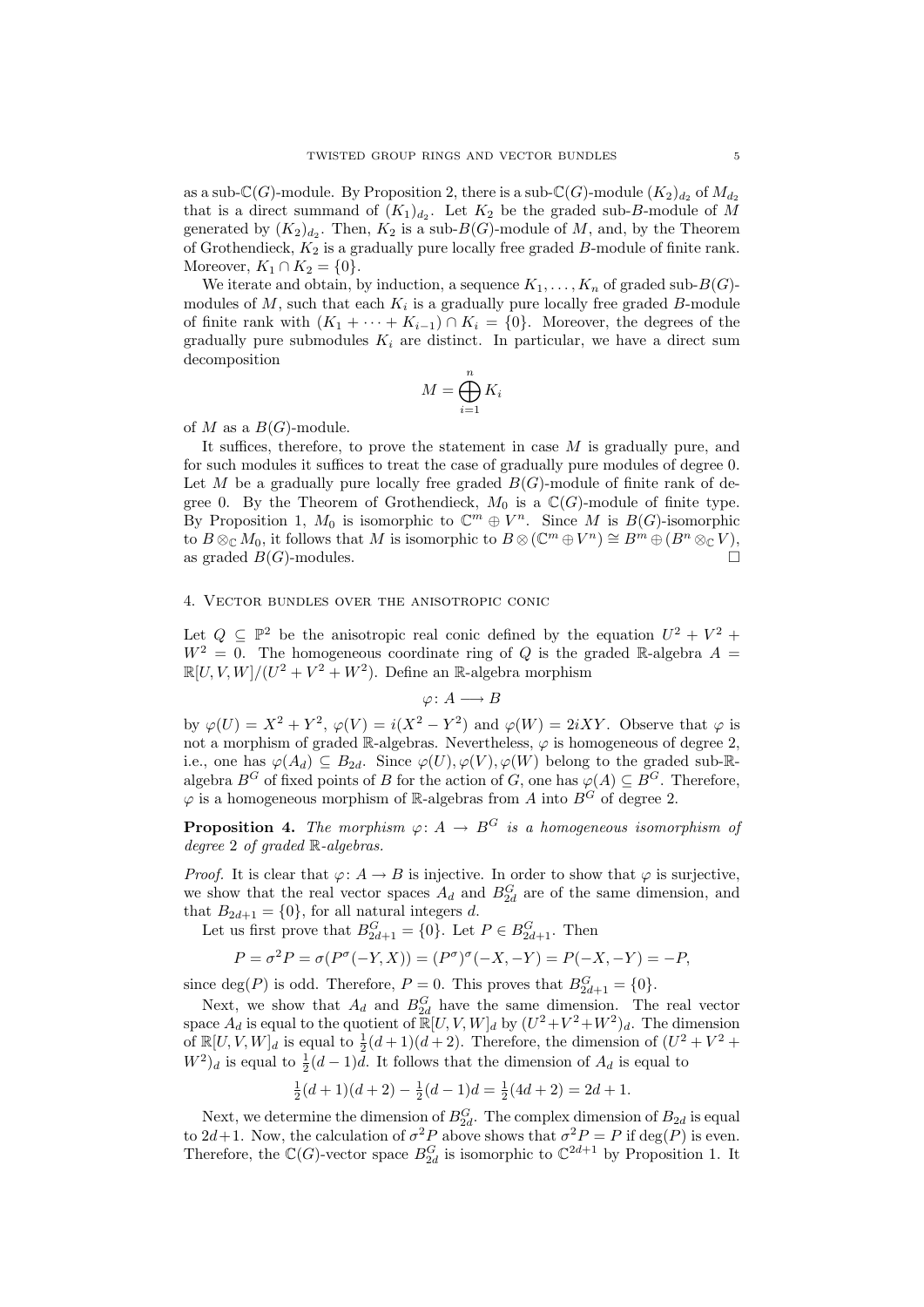#### 6 JOHANNES HUISMAN

follows that  $B_{2d}^G$  is isomorphic to  $\mathbb{R}^{2d+1}$ . Hence, the dimension of  $B_{2d}^G$  is equal to  $2d+1$  too.

**Corollary 5.** The morphism  $\varphi$  induces an isomorphism of real schemes

 $Proj(\varphi): Proj(B^G) \longrightarrow Proj(A) = Q. \quad \Box$ 

Let  $\iota: \mathbb{C} \otimes_{\mathbb{R}} B^G \longrightarrow B$  be the morphism of graded  $\mathbb{C}(G)$ -algebras that is induced by the inclusion of  $B^G$  into B. The actions of G on the graded algebras  $\mathbb{C} \otimes_{\mathbb{R}} B^G$ and B induce actions of G on the schemes Proj( $\mathbb{C} \otimes_{\mathbb{R}} B\tilde{G}$ ) and Proj(B). One has the following statement.

**Proposition 6.** The morphism  $\iota$  induces an isomorphism of complex schemes

$$
Proj(\iota): \mathbb{P}^1 = Proj(B) \longrightarrow Proj(\mathbb{C} \otimes_{\mathbb{R}} B^G).
$$

Moreover, this morphism is equivariant with respect to the actions of  $G$ .

*Proof.* If d is en even integer, the C-linear map  $\iota_d$  is an isomorphism. It easily follows that  $\text{Proj}(t)$  is an isomorphism. The isomorphism  $\text{Proj}(t)$  is G-equivariant, since  $\iota$  is *G*-equivariant.

As a consequence of Proposition 6, one gets an equivalence  $\text{Proj}(\iota)^*$  between the category of locally free G-sheaves of finite rank on  $\mathbb{P}^1$ , and the category of such sheaves on Proj( $\mathbb{C} \otimes_{\mathbb{R}} B^G$ ). A G-sheaf on a scheme on which G acts is an action of  $G$  on a sheaf of modules, lying over the action of  $G$  on the scheme. For the scheme  $\mathbb{P}^1$ , such a sheaf is the G-sheaf associated to a graded  $B(G)$ -module which is locally free of finite rank as a graded B-module. In fact, the functor  $M \mapsto \widetilde{M}$ is an equivalence from the category of graded  $B(G)$ -modules which are locally free of finite rank as graded B-modules, into the category of locally free G-sheaves of finite rank over  $\mathbb{P}^1$ .

Note that the algebra  $\mathbb{C} \otimes_{\mathbb{R}} B^G$  is evenly graded. A graded module over such an algebra is also supposed to be evenly graded. It follows, in particular, that only twists of graded  $\mathbb{C} \otimes_{\mathbb{R}} B^G$ -module by an even integer are defined. Apart from that, the usual definitions concerning Z-graded modules apply verbatim. In particular, we will say that a graded  $\mathbb{C} \otimes_{\mathbb{R}} B^G$ -algebra is locally free of finite rank, if it is isomorphic to the graded module

$$
\Gamma_{\text{even}}(\mathcal{E}) = \bigoplus_{d \in 2\mathbb{Z}} H^0(\text{Proj}(\mathbb{C} \otimes_{\mathbb{R}} B^G), \mathcal{O}(d) \otimes_{\mathcal{O}} \mathcal{E})
$$

associated to a locally free sheaf of finite rank over  $\text{Proj}(\mathbb{C}\otimes_{\mathbb{R}} B^G)$ . Here  $\mathcal O$  denotes the structure sheaf on Proj( $\mathbb{C} \otimes_{\mathbb{R}} B^G$ ). Again, the functor  $M \mapsto \widetilde{M}$  from the category of graded  $\mathbb{C} \otimes_{\mathbb{R}} B^{\tilde{G}}$ -modules which are locally free of finite rank, into the category of locally free sheaves of finite rank on  $\text{Proj}(\mathbb{C} \otimes_{\mathbb{R}} B^G)$  is an equivalence. A similar statement holds for the corresponding G-equivariant categories.

The equivalence  $\text{Proj}(\iota)^*$  above induces an equivalence between the category of graded  $B(G)$ -modules that are locally free of finite rank as graded  $B$ -modules, and the category of graded  $(\mathbb{C} \otimes_{\mathbb{R}} B^G)(G)$ -modules that are locally free of finite rank as graded  $\check{\mathbb{C}} \otimes_{\mathbb{R}} B\check{G}$ -modules. Explicitly, let M be a locally free graded  $B(G)$ -module of finite rank. Then, the induced graded  $(\mathbb{C} \otimes_{\mathbb{R}} B^G)(G)$ -module is

$$
M_{\text{even}} = \bigoplus_{d \in 2\mathbb{Z}} M_d,
$$

which is a  $(\mathbb{C} \otimes_{\mathbb{R}} B^G)(G)$ -module if we identify  $\mathbb{C} \otimes_{\mathbb{R}} B^G$  with a subring of B via  $\iota$ , and is locally free of finite rank as a  $\mathbb{C} \otimes_{\mathbb{R}} B^G$ -algebra by the Theorem of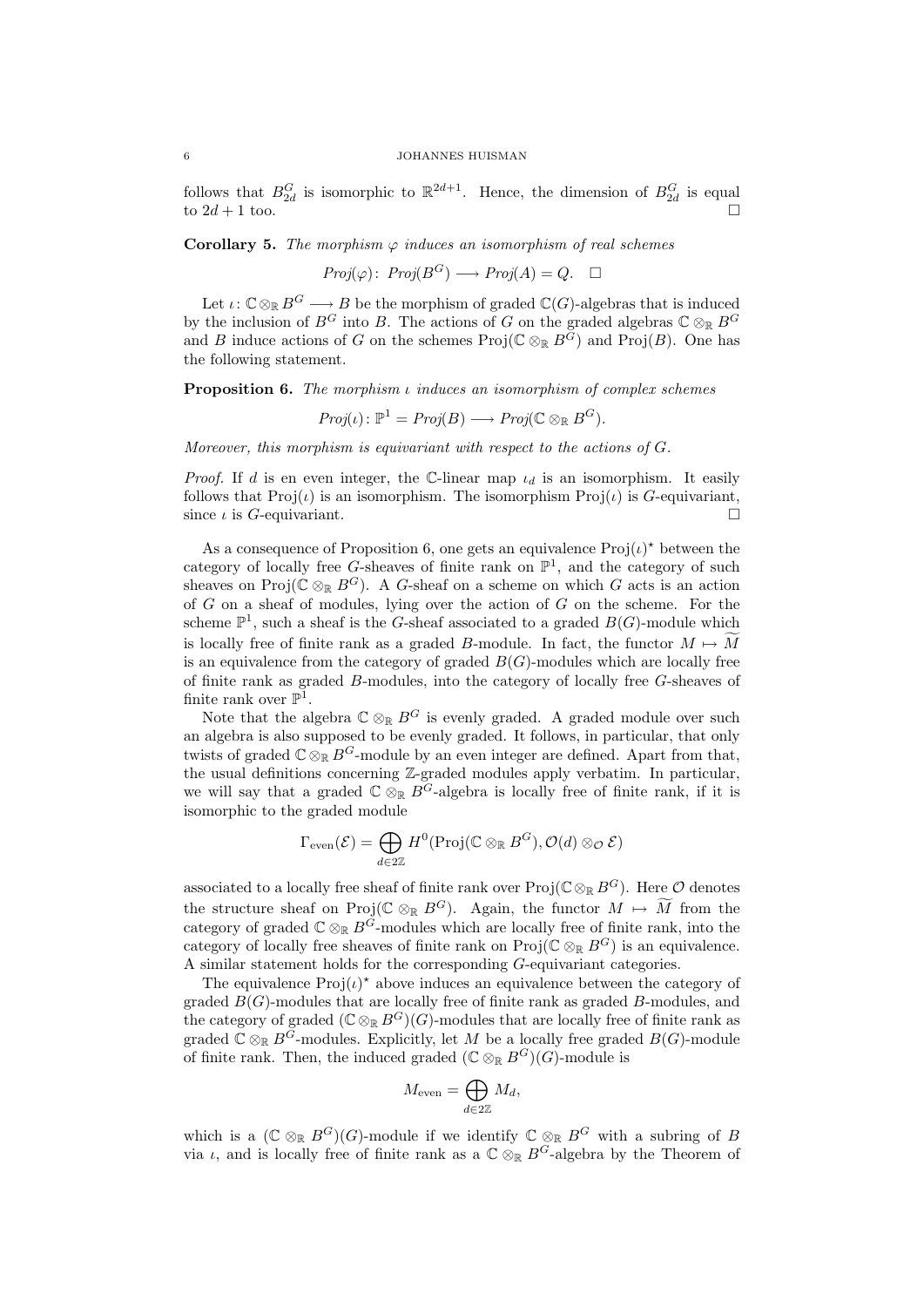Grothendieck. As an example, one has the following important locally free graded  $(\mathbb{C} \otimes_{\mathbb{R}} B^G)(G)$ -modules of finite rank:

 $B_{\text{even}}$ ,  $B[1]_{\text{even}}$ ,  $(B \otimes_{\mathbb{C}} V)_{\text{even}}$  and  $(B[1] \otimes_{\mathbb{C}} V)_{\text{even}}$ .

Proposition 3 immediately implies the following statement.

**Proposition 7.** Let M be a graded  $(\mathbb{C} \otimes_{\mathbb{R}} B^G)(G)$ -module which is locally free of finite rank as a graded  $\mathbb{C} \otimes_{\mathbb{R}} B^G$ -module. Then there are even integers  $a_1, \ldots, a_m$ ,  $b_1, \ldots, b_n, c_1, \ldots, c_p$  and  $d_1, \ldots, d_q$  such that

$$
M \cong \left(\bigoplus_{i=1}^{m} B_{\text{even}}[a_i]\right) \oplus \left(\bigoplus_{i=1}^{n} (B[1]_{\text{even}})[b_i]\right) \oplus
$$
  

$$
\oplus \left(\bigoplus_{i=1}^{p} (B \otimes_{\mathbb{C}} V)_{\text{even}}[c_i]\right) \oplus \left(\bigoplus_{i=1}^{p} (B[1] \otimes_{\mathbb{C}} V)_{\text{even}}[d_i]\right),
$$

where V is the  $\mathbb{C}(G)$ -module defined in Section 2. The even integers  $a_1, \ldots, a_m$ .  $b_1, \ldots, b_n, c_1, \ldots, c_p$  and  $d_1, \ldots, d_q$  are uniquely determined by M, up to permuta- $\Box$  tion.

A graded  $B^G$ -module M is said to be locally free of finite rank if there is a locally free sheaf  $\mathcal E$  of finite rank over  $\text{Proj}(B^G)$  such that the associated graded  $B^G$ -module  $\Gamma_{\text{even}}(\mathcal{E})$  is isomorphic to M. Complexification induces an equivalence from the category of locally free graded  $B<sup>G</sup>$ -modules of finite rank onto a full subcategory of the category of graded ( $\mathbb{C} \otimes_{\mathbb{R}} B^G$ )(G)-modules that are locally free of finite rank as  $\mathbb{C} \otimes_{\mathbb{R}} B^G$ -modules. This full subcategory consists exactly of the  $(\mathbb{C} \otimes_{\mathbb{R}} B^G)(G)$ -modules M on which the action of  $\sigma^2$  is trivial. Indeed, the action of  $\sigma^2$  on the complexification of a locally free sheaf of finite rank on Proj $(B^G)$  is trivial. Moreover, if a locally free sheaf of finite rank over  $\text{Proj}(\mathbb{C}\otimes_{\mathbb{R}}B^G)$  is a  $G$ -sheaf for which the action of  $\sigma^2$  is trivial, then it is isomorphic to the complexification of a unique locally free sheaf of finite rank over  $\text{Proj}(B^G)$ .

Now, the action of  $\sigma^2$  on  $B_{\text{even}}$  and  $B[1] \otimes_{\mathbb{C}} V$  is trivial, whereas the action of  $\sigma^2$ on  $B[1]_{\text{even}}$  and  $B \otimes_{\mathbb{C}} V$  is not. Therefore, from Proposition 7 one deduces the following statement.

**Proposition 8.** Let M be a graded  $B^G$ -module which is locally free of finite rank. Then there are even integers  $a_1, \ldots, a_m$  and  $b_1, \ldots, b_n$  such that

$$
M \cong \left(\bigoplus_{i=1}^{m} B_{\text{even}}^{G}[a_i]\right) \oplus \left(\bigoplus_{i=1}^{n} (B[1] \otimes_{\mathbb{C}} V)_{\text{even}}^{G}[b_i]\right),
$$

where V is the  $\mathbb{C}(G)$ -module defined in Section 2. The even integers  $a_1, \ldots, a_m$  and  $b_1, \ldots, b_n$  are uniquely determined by M, up to permutation.

Note that the graded  $B^G$ -module

 $(B[1] \otimes_{\mathbb{C}} V)^{G}_{\text{even}} = \{P(X,Y) \otimes (1,0) + \overline{P}(-Y,X) \otimes (0,1) | P \in B_{\text{odd}}\},\$ 

is isomorphic to the graded  $B^G$ -module  $B_{\text{odd}}[1]$ . Its complexification  $\mathbb{C} \otimes_{\mathbb{R}} B_{\text{odd}}[1]$ is a locally free graded  $\mathbb{C} \otimes_{\mathbb{R}} B^G$ -module of rank 2, since it corresponds, via the isomorphism  $\text{Proj}(\iota)$ , to the locally free graded B-module  $\mathbb{C}\otimes_{\mathbb{R}} B[1]$ , which is obviously of rank 2. Moreover the determinant module of the latter is  $B(G)$ -isomorphic to B[2]. Therefore, the graded  $B^G$ -module  $(B[1] \otimes_{\mathbb{C}} V)^G_{\text{even}}$  is of rank 2 and its determinant module is isomorphic to  $B_{\text{even}}^G[2]$ .

The locally free sheaf of finite rank on  $\text{Proj}(B^G)$  associated to  $B^G_{\text{even}}$  is, of course, the structure sheaf  $\mathcal O$  of Proj $(B^G)$ . Let  $\mathcal V$  be the locally free sheaf of finite rank on Proj $(B^G)$  associated to  $(B[1]\otimes_{\mathbb{C}} V)^G_{\text{even}}$ . By the preceding observations, V is a locally free sheaf of rank 2 on  $Proj(B^G)$  and its determinant line bundle is isomorphic